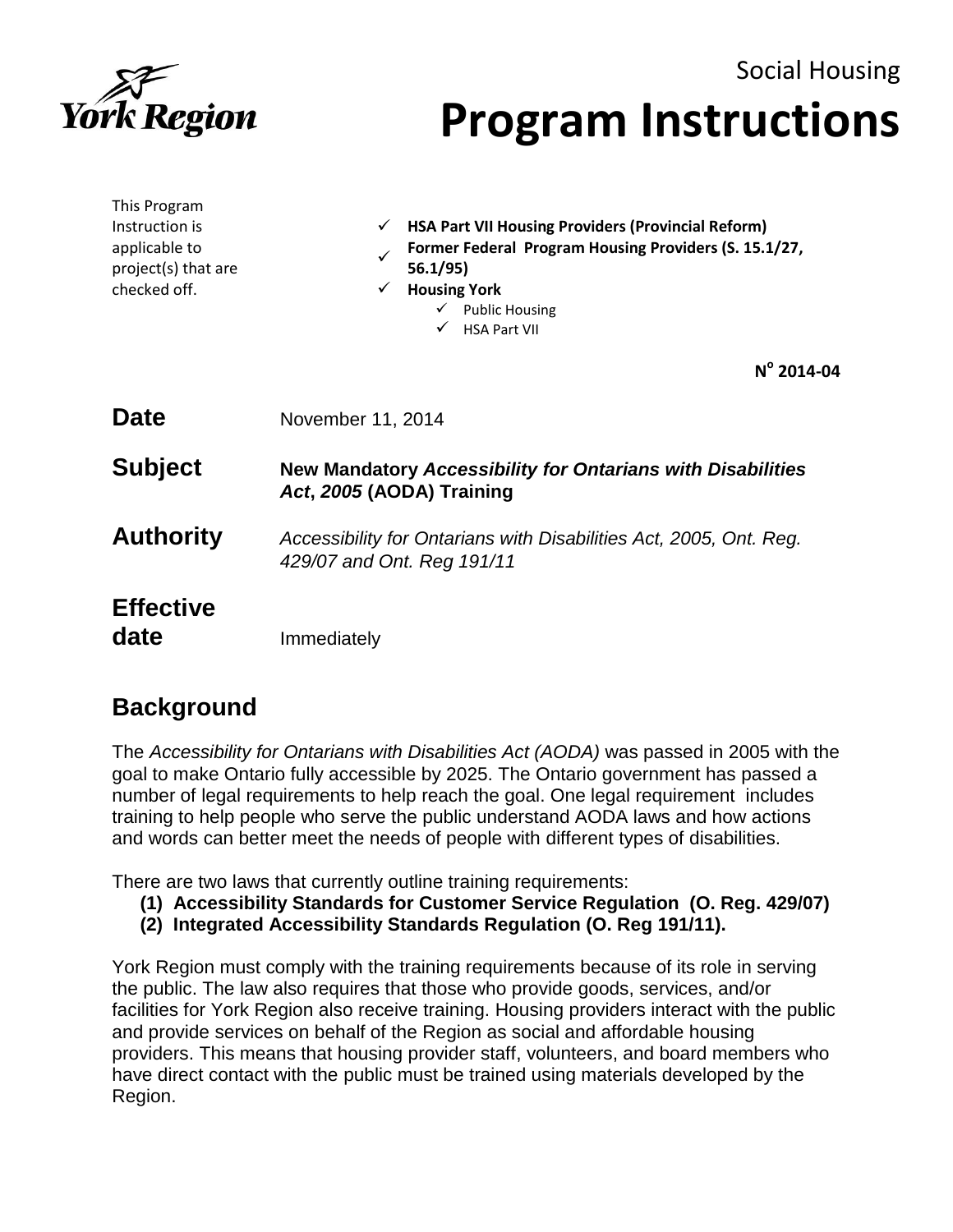## **There are two training requirements**

In 2010, the Region sent out Program Instruction No. 2010-03 requiring housing providers to make sure that every person who provides direct service to the public, or interacts with the public on behalf of the Region, receive training on how to best serve customers with disabilities. Housing providers must continue to follow this program instruction. If you have staff who have not completed the training, the 30 minute training video called *Accessible Customer Service*, can be found [here](http://www.york.ca/wps/portal/yorkhome/yorkregion/yr/accessibility/accessibilitypolicyandtraining/accessibilitypoliciesandtraining/!ut/p/a1/jdDNDoIwDAfwZ-EBzMrCxzzOGR0gwZu4i5mI2AQHAWKCTy8aD8ao2Ns__TVtShRJiTL6goXusDK6vGfl7QK-DKSMIEwcJoBDwkPqM2CRP4DtAOBLcRibD_9YQJtYxAVRte5OEzTHiqQ6y_K2xT2W2PVvsa5KzHptDl2j0aApPvUxb1_FhqjHIZQ6nrQFhCATBsHCX7tzJm0Q7giI6BP8eEV9Tq-r2TRAblk3fYYzyA!!/dl5/d5/L2dBISEvZ0FBIS9nQSEh) or at [www.york.ca,](http://www.york.ca/) About York Region, Accessibility, Accessibility Policies and Training.

# **WHAT'S NEW**

In 2013, the Ontario government introduced additional training requirements. Anyone that has direct contact with the public must complete the new training.

The training is in video format. *AODA Training, Creating an Accessible York Region*, covers three topics:

- providing goods and services to people with disabilities
- legal requirements and accessibility standards
- how the *Human Rights Code* as applies to people with disabilities.

# **HOUSING PROVIDER RESPONSIBILITIES**

#### **(1) View the Video**

View the training video, *AODA Training: Creating an Accessible York Region.* All housing provider staff, volunteers, and board members who provide direct service to the public must view the video. The video is about 45 minutes and is available in accessible formats, e.g. closed captioned. It can be viewed in a single segment, or in two separate segments.

The training can be found [here](http://www.york.ca/wps/portal/yorkhome/yorkregion/yr/accessibility/accessibilitypolicyandtraining/accessibilitypoliciesandtraining/!ut/p/a1/jdDNDoIwDAfwZ-EBzMrCxzzOGR0gwZu4i5mI2AQHAWKCTy8aD8ao2Ns__TVtShRJiTL6goXusDK6vGfl7QK-DKSMIEwcJoBDwkPqM2CRP4DtAOBLcRibD_9YQJtYxAVRte5OEzTHiqQ6y_K2xT2W2PVvsa5KzHptDl2j0aApPvUxb1_FhqjHIZQ6nrQFhCATBsHCX7tzJm0Q7giI6BP8eEV9Tq-r2TRAblk3fYYzyA!!/dl5/d5/L2dBISEvZ0FBIS9nQSEh) or at [www.york.ca,](http://www.york.ca/) About York Region, Accessibility, Accessibility Policies and Training, or you may contact your Program Coordinator for a DVD.

## **(2) Review York Region's Accessibility Policy**

We have attached the policy for your reference. The policy can also be found on the Region's accessibility website, using the same link noted above.

**(3) Complete and sign the attached Training Certificate and submit it to your Program Coordinator by February 20, 2015.**